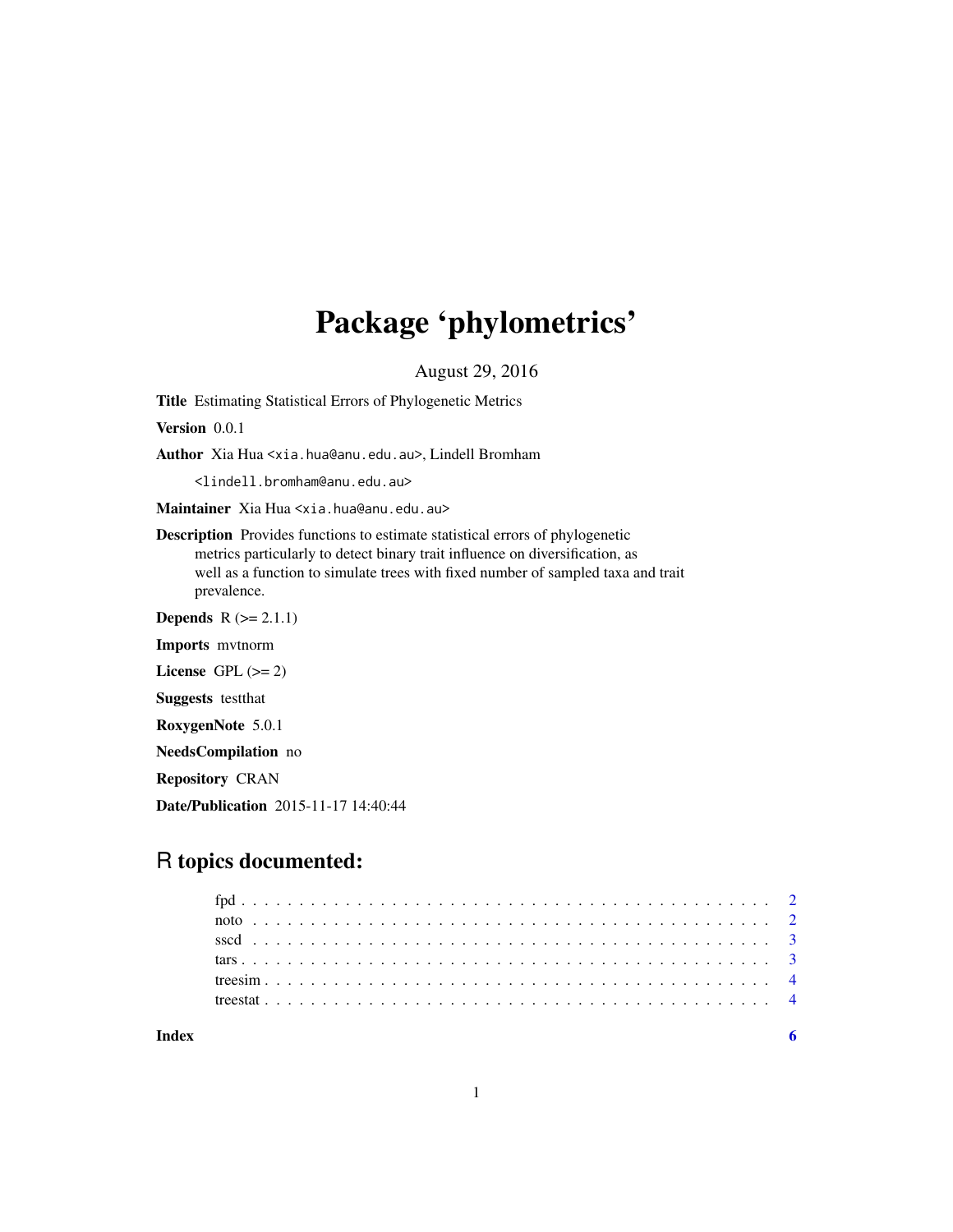<span id="page-1-0"></span>

# Description

This function calculates the FPD metric. To conduct significance test on FPD, use 'fpd' as input of 'func' in 'treestat'

# Usage

fpd(state, phy)

# Arguments

| state | a vector of '0' and '1' for trait state of each tip, in the same order as the tip<br>labels. |
|-------|----------------------------------------------------------------------------------------------|
| phy   | an object of class 'phylo'.                                                                  |

# Description

This function calculates the NoTO metric. To conduct significance test on NoTO, use 'noto' as input of 'func' in 'treestat'

### Usage

noto(state, phy)

# Arguments

| state | a vector of '0' and '1' for trait state of each tip, in the same order as the tip<br>labels. |
|-------|----------------------------------------------------------------------------------------------|
| phy   | an object of class 'phylo'.                                                                  |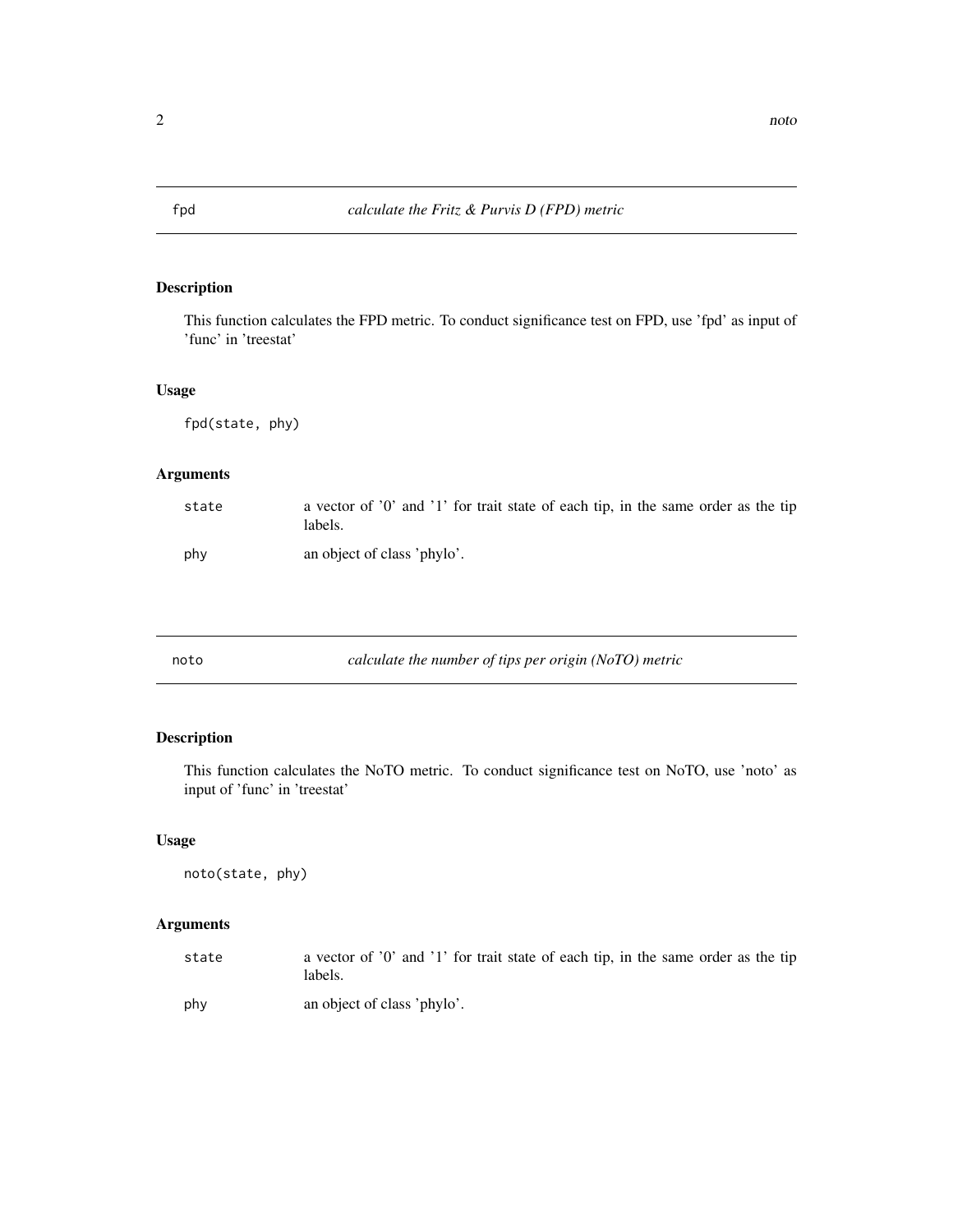<span id="page-2-0"></span>

# Description

This function calculates the SSCD metric. To conduct significance test on SSCD, use 'sscd' as input of 'func' in 'treestat'

# Usage

sscd(state, phy)

# Arguments

| state | a vector of $'0'$ and $'1'$ for trait state of each tip, in the same order as the tip<br>labels. |
|-------|--------------------------------------------------------------------------------------------------|
| phy   | an object of class 'phylo'.                                                                      |

| calculate the tip age rank sum (TARS) metric<br>tars |  |
|------------------------------------------------------|--|
|------------------------------------------------------|--|

# Description

This function calculates the TARS metric. To conduct significance test on TARS, use 'tars' as input of 'func' in 'treestat'

### Usage

tars(state, phy)

# Arguments

| state | a vector of '0' and '1' for trait state of each tip, in the same order as the tip<br>labels. |
|-------|----------------------------------------------------------------------------------------------|
| phy   | an object of class 'phylo'.                                                                  |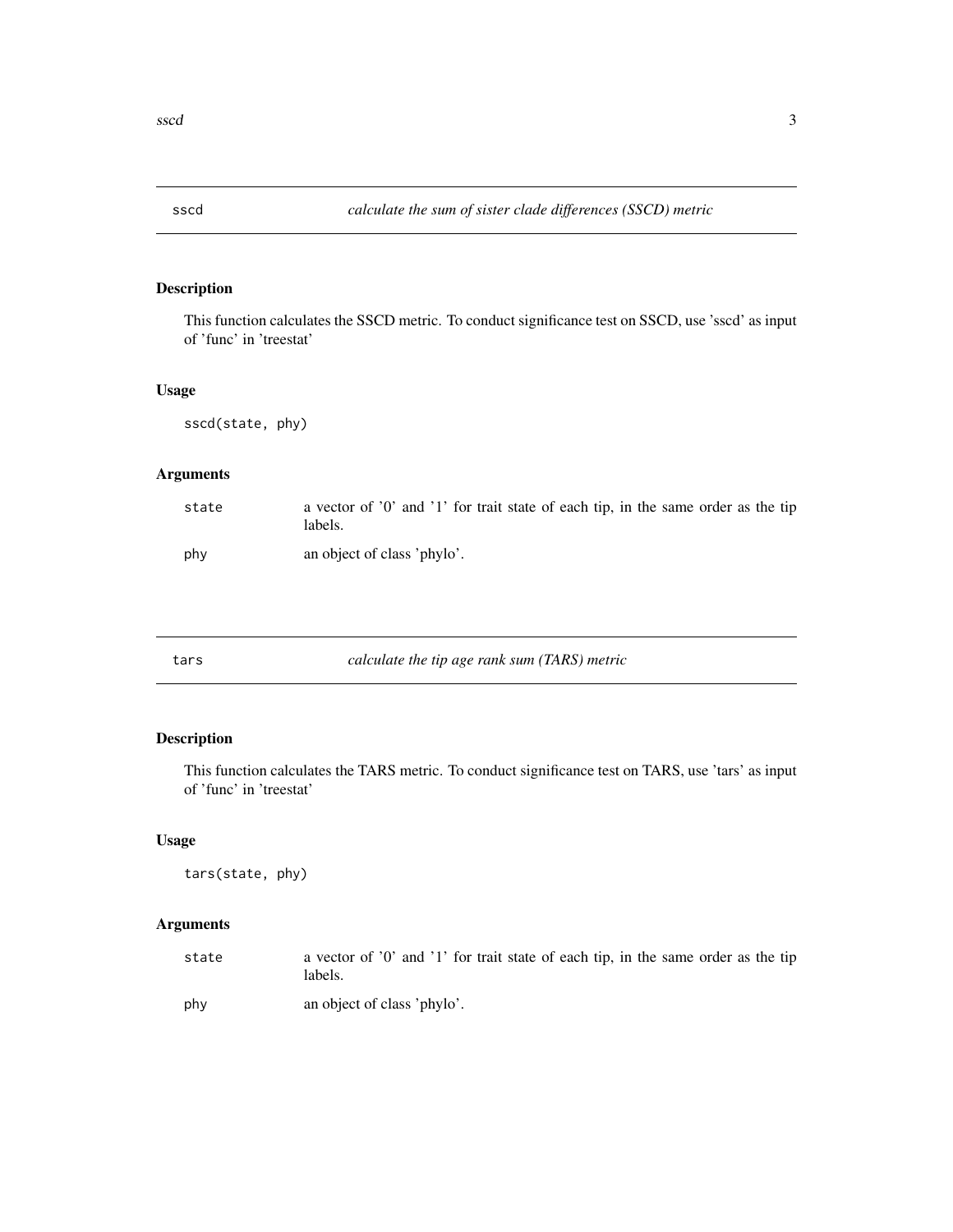<span id="page-3-0"></span>

# Description

This function generates a tree that contains a defined number of sampled taxa for each of the two trait states.

#### Usage

```
treesim(pars, N0, N1, sampling.f, max.t = Inf)
```
#### Arguments

| pars       | a vector of parameters that describe the macroevolutionary processes of the tree.<br>Parameters are in order of speciation rate for trait state 0, speciation rate for trait<br>state 1, extinction rate for trait state 0, extinction rate for trait state 1, transition<br>rate from state 0 to state 1, transition rate from state 1 to state 0. |
|------------|-----------------------------------------------------------------------------------------------------------------------------------------------------------------------------------------------------------------------------------------------------------------------------------------------------------------------------------------------------|
| N0         | the number of sampled taxa with trait state 0.                                                                                                                                                                                                                                                                                                      |
| N1         | the number of sampled taxa with trait state 1.                                                                                                                                                                                                                                                                                                      |
| sampling.f | a vector of sampling fraction of taxa with trait state 0 and trait state 1.                                                                                                                                                                                                                                                                         |
| max.t      | the maximum amount of time, above which tree simulation stops and reports the<br>tree as not being able to coalesce.                                                                                                                                                                                                                                |

### Examples

phy <- treesim(pars=c(0.1,0.1,0.05,0.05,0.1,0.1),N0=50,N1=50,sampling.f=c(1,1),max.t=Inf)

treestat *Significance test of user defined phylogenetic metric*

# Description

This function conducts the significance test of a phylogenetic metric defined by users.

## Usage

```
treestat(phy, stlist = NULL, state = NULL, func, par = NULL,
  traitevol = NULL, a = NULL, alternative = "two.sided", simplify = T)
```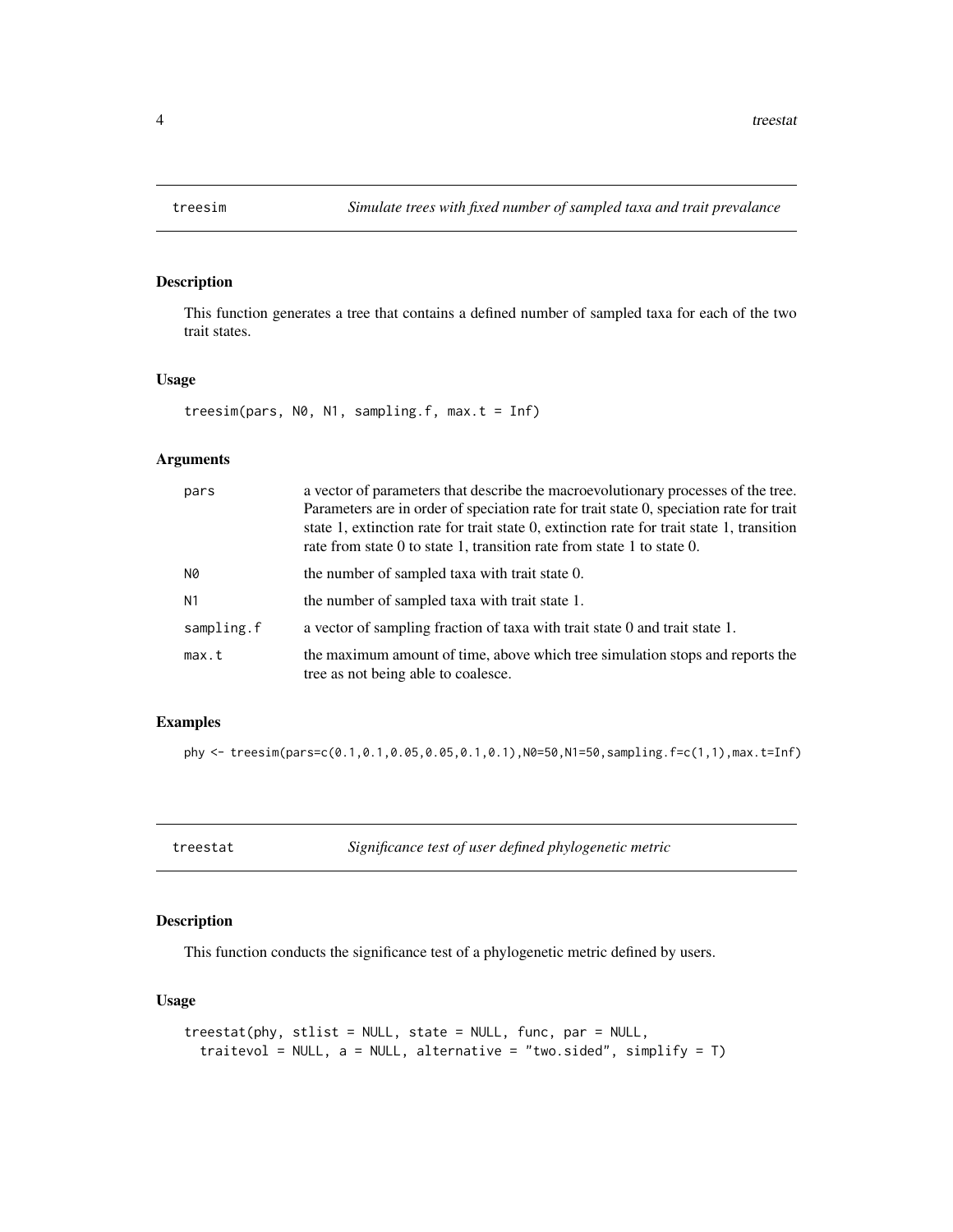#### treestat 5

#### Arguments

| phy         | an object of class 'phylo'.                                                                                                                                                                                                                                                                                                                                                                                                                                                                    |
|-------------|------------------------------------------------------------------------------------------------------------------------------------------------------------------------------------------------------------------------------------------------------------------------------------------------------------------------------------------------------------------------------------------------------------------------------------------------------------------------------------------------|
| stlist      | a vector of tip labels with trait state '1'.                                                                                                                                                                                                                                                                                                                                                                                                                                                   |
| state       | a vector of '0' and '1' for trait state of each tip, in the same order as the tip<br>labels.                                                                                                                                                                                                                                                                                                                                                                                                   |
| func        | name of the function that calculates the metric. The first two inputs of the func-<br>tion need to be the state vector and the phylo class.                                                                                                                                                                                                                                                                                                                                                    |
| par         | values of additional parameters used in the above function.                                                                                                                                                                                                                                                                                                                                                                                                                                    |
| traitevol   | the null model of trait evolution used in the significance test of the metric.<br>traitevol = "TBM" is the threshold brownian motion with the same trait preva-<br>lence as observed. traitevol $=$ "random" is the random reshuffle of tip states. If<br>users only want to calculate the value of the metric or if the null model is defined<br>in the 'func' already, traitevol = NULL.                                                                                                     |
| a           | number of traits simulated under the null model of trait evolution.                                                                                                                                                                                                                                                                                                                                                                                                                            |
| alternative | the alternative hypothesis for the significant test of the metric. alternative $=$<br>"greater", if users want to test if the observed trait has significantly larger metric<br>value than expected by the null model of trait evolution. alternative $=$ "less",<br>if users want to test if the observed trait has significantly smaller metric value.<br>alternative = "two.sided" (default), if users have no prior knowledge on how the<br>observed trait may differ from the null model. |
| simplify    | if TRUE, the output is simplified. The full output includes the p.value, met-<br>ric value of the observed trait, metric values of the simulated traits, a matrix,<br>each row of which is the state vector of a simulated trait. The simplified output<br>includes the p. value.                                                                                                                                                                                                              |

# Details

In the example, we conduct significane test on a metric defined by 'tars' function for a simulated phylogeny. The null hypothesis is that the trait is randomly distributed across tips. We don't know if the trait will have larger or smaller metric value than expected, so we apply a "two.sided" test. 1000 traits are simulated to generate the null distribution of the metric. The state vector is included in the phylo class as the output of treesim, so we don't need to input state here.

#### Examples

```
phy <- treesim(pars=c(0.1,0.1,0.05,0.05,0.1,0.1),N0=50,N1=50,sampling.f=c(1,1),max.t=Inf)
treestat(phy, func=tars, traitevol="random", a=1000, alternative="two.sided", simplify=TRUE)
```